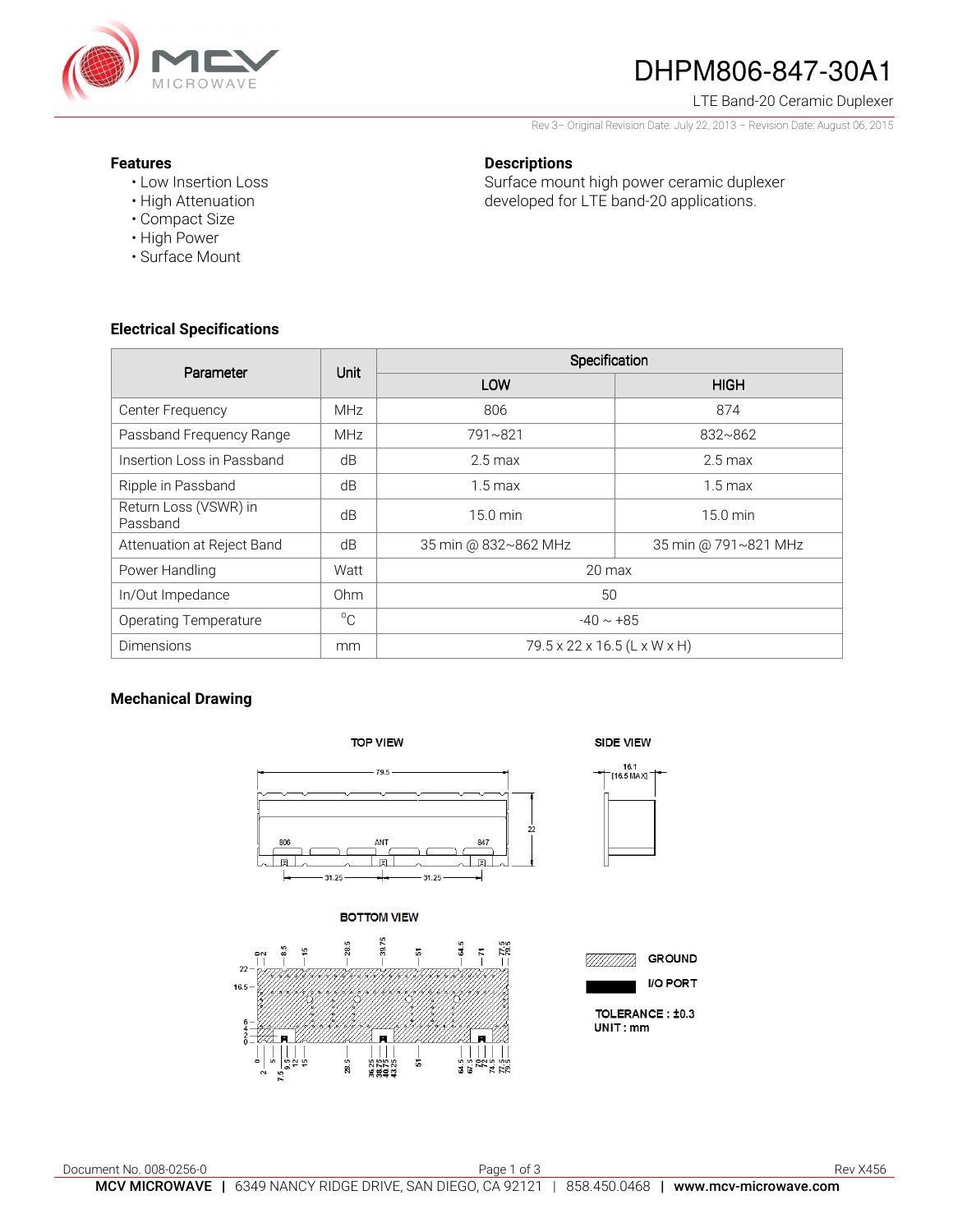

### DHPM806-847-30A1

LTE Band-20 Ceramic Duplexer

Rev 3– Original Revision Date: July 22, 2013 – Revision Date: August 06, 2015

#### **Recommended PCB Layout**



### **Electrical Response**